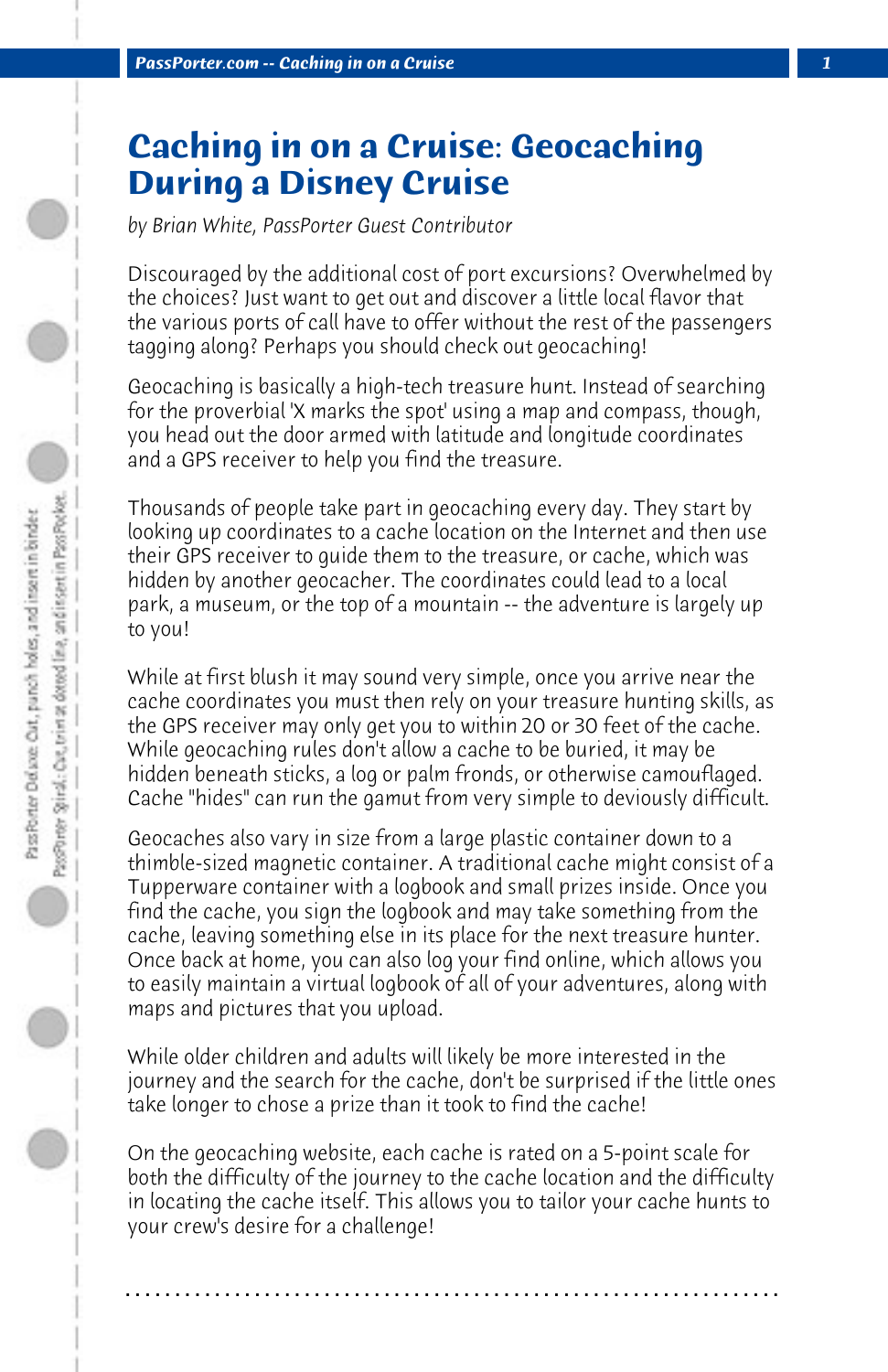*PassPorter.com -- Caching in on a Cruise (continued) 2*

## Why Cruise Caching?

I often use geocaching as a tour guide when traveling, and I'm frequently amazed at the places we've "discovered" while on the road. Parks that even the locals don't know about, waterfalls, caves, even a model railroad in the middle of the woods -- you can find them all while geocaching. You'll find interesting statues and landmarks, great vistas, and even have the chance to solve puzzles and receive history lessons along the way.

When we took our first Disney Cruise aboard the Wonder in January 2009, I knew I wanted to explore Nassau, but didn't want to have to sign up for an excursion. So, naturally, I let other geocachers become my virtual tour guide. They led me on an extensive walking tour while stopping for a several caches: in front of the Governor's mansion, visiting Parliament Square, taking in the view from Fort Fincastle atop Bennet's Hill, and learning about the Battle of Nassau while visiting the British Colonial Hilton. All this was made possible by the efforts of geocachers I hadn't even met[. A little over a year ha](http://www.geocaching.com)s passed, and there are now 14 geocaches on the island of Nassau for you to find.

We've recently booked our second cruise for February 2011 aboard the Magic heading to the Western Caribbean, and we're looking forward to finding some of the 18 caches in Key West, the 36 in Grand Cayman, and the 14 in Cozumel. We know we'll find some great spots for enjoying the local flavor of the Caribbean!

There are even geocaches on Castaway Cay -- we found two when we visited in 2009. However, for a fun hunt for the kids, try your hand at hiding a temporary geocache -- bring along some pirate trinkets, put them in a cache container, and hide it for the kids to find before they head to the pirate night dinner aboard the ship.

## Getting Started with Geocaching

To get your feet wet, head to www.geocaching.com -- here you'll find everything you need to know about this great hobby. Choose a geocaching username and create a free account. You can then view geocaches in your area, and then after your hunt you can log your experiences on the website as well.

Simply plug in your zip code, and you'll see the closest geocaches in your area. And lest you think you'll need to travel far, geocaching.com lists over one million active geocaches worldwide!

**. . . . . . . . . . . . . . . . . . . . . . . . . . . . . . . . . . . . . . . . . . . . . . . . . . . . . . . . . . . . . . . . . .**

Next, you'll need to borrow or purchase a GPS receiver. A GPS unit